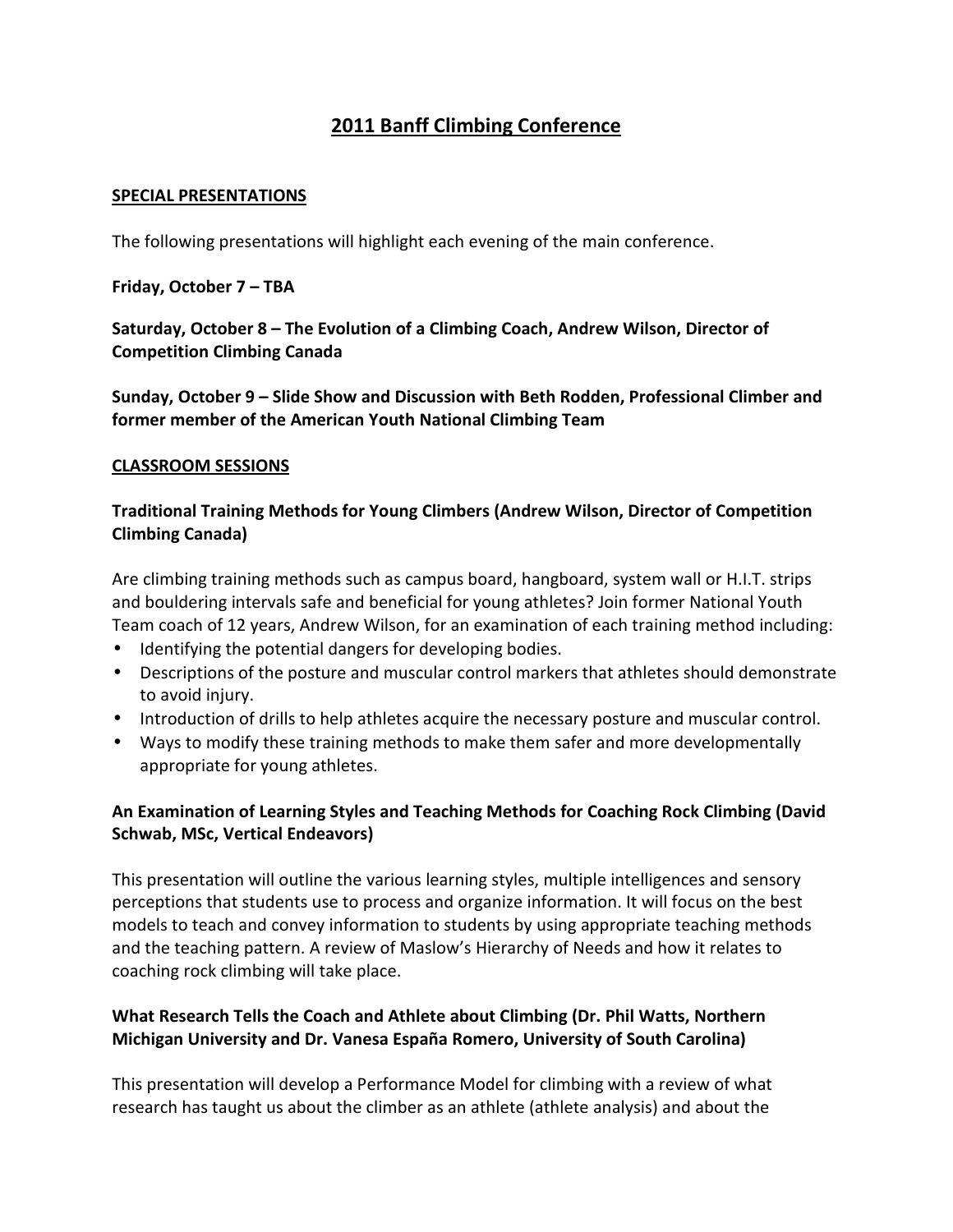particular physical stresses of climbing as an activity (activity analysis). This would be a combined presentation by Dr. España Romero and Dr. Watts with a summary to put everything together in a performance model upon which one may base specific training for climbing.

# **Developing a Climbing-Specific Training Program (Dr. Phil Watts, Northern Michigan University)**

In general, exercise is good for us all; however, when top-level performance is a goal, the exercise becomes specific training. Management of the stress of training becomes important for optimal results and performance. Serious athletes often ride the "fence" between high performance and the crash of overtraining. This presentation will provide ideas for making the "fence" wide. Specific topics will include determining appropriate training levels, periodization of training stress, rest and recovery, and minimizing the risk of overtraining. Additional concerns specific to children and females will also be covered. Young climbers and female climbers can train and climb hard; however, there are some specific concerns to consider. These concerns include: early activity specialization versus multi-activity practice for young people, exercising for performance versus exercising for health, the female athlete triad, and health and growth-development consequences of controlling diet to lose weight.

### **Performance Model Assessments (Dr. Vanesa España Romero, University of South Carolina)**

This is an "applied" follow-up session where participants can actually do and practice some of the athlete analysis factors that were presented in the presentation – *What Research Tells the Coach and Athlete About Climbing*. A selection of measurement devices will be available for assessment of handgrip force, finger curl force (open grip and crimp), basic body composition, ape-index, and other tests. Participants will have an opportunity to practice with the instruments and learn how to do the tests and interpret the results.

# **Use of Video as a Self-Assessment of Climbing Technique (Dr. Phil Watts, Northern Michigan University and Dr. Vanesa España Romero, University of South Carolina)**

Coaches and athletes have found video to be a valuable tool for assessment of performance technique. Video images are relatively easy to get. However, knowing what to look for in the video is not always obvious. This session will provide coaches and athletes with a simple set of specific things on which to focus when reviewing video.

### **Coaching Movement Tools (Heather Reynolds, MScKin, Dalhousie University)**

Elite athletes and even amateur athletes all have a belief that if only they were stronger, they would be better. This is certainly perpetuated with training resources that expose the strength to weight ratios of athletes, the benefits of VO2 max training and real push on setting on smaller holds, further apart. In the context of training youth, more and more research is pointing toward long term negative effects of strength training.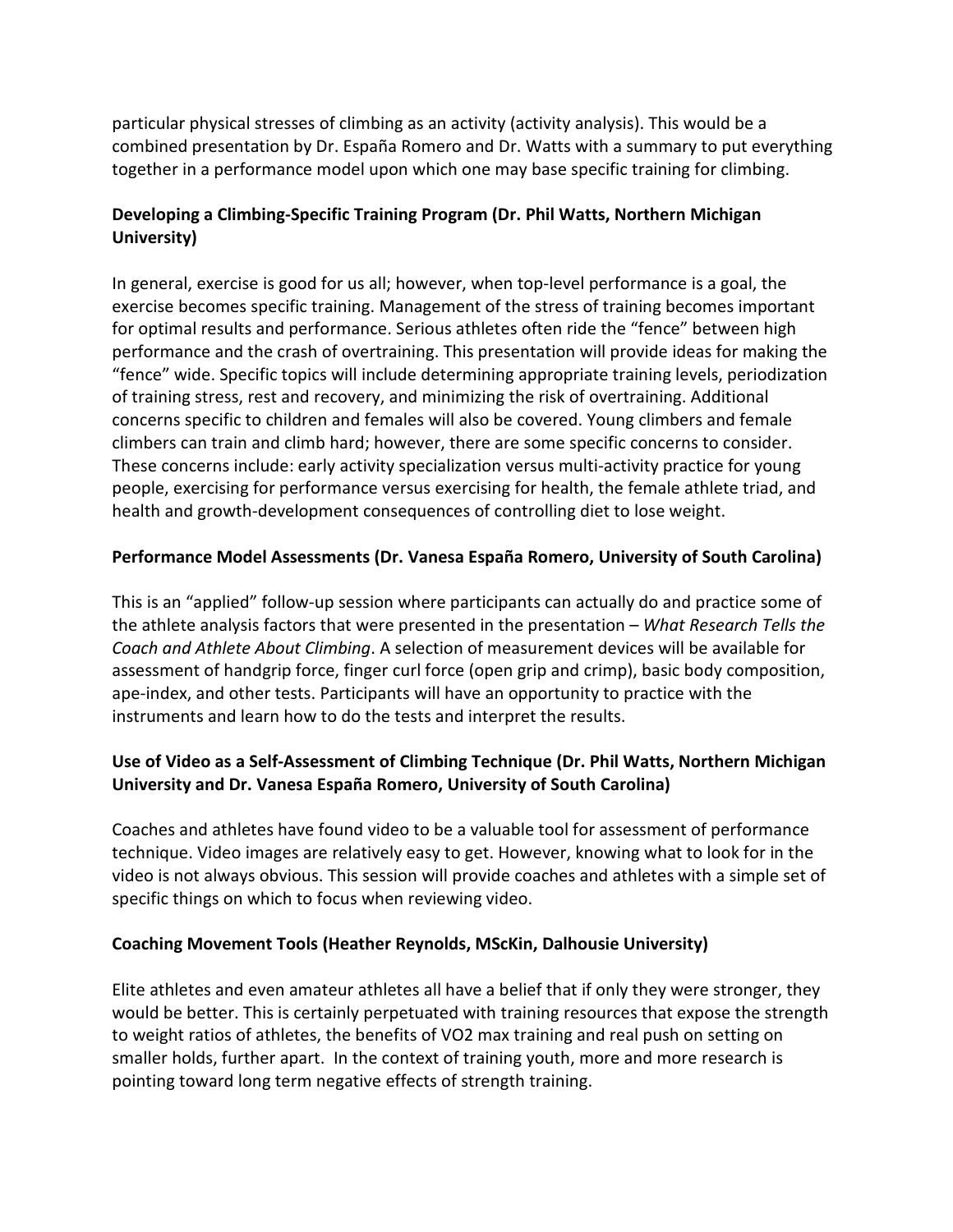After 20 plus years of coaching climbing throughout North America, I propose that it is fundamentally more beneficial to focus on training the whole athlete, with a focus on developing movement skills and mental training first and strength training second. This session will cover the following topics:

- Moving in balance many climbers move up the wall, controlling or resisting the pull of gravity with their strength. If you see a climber pull through the bicep, you can be pretty sure that translates to taking more weight into the upper body and away from the lower body – the core.
	- o Identifying how to see balance in movement (30 min)
	- o Identifying activities that force balanced movement (30 min)
- Tricks of the Breath Inhaling and exhaling are pivotal to success for athletes. The engagement of the core muscles can restrict the flow of breath and have a negative impact on climbing performance. (40 min)
	- o Recognizing the flow of breath and learning to balance the breath, quiet the mind.
	- o Making breath rhythm instinctive.
	- o Using breath to for better redpointing.
	- o Using breath for better onsighting.
- Incorporating the above activities into a daily, weekly and monthly training program for athletes. (20-30 min)

# **Red Flags for Injuries – Know Your Athlete (Hugh Simson, BScHK, MScPT, ART - owner of Active Motion Physiotherapy located at The Banff Centre)**

This dynamic session will take you inside the human body exploring the anatomy and physiology associated with common climbing injuries and the circumstances that can lead to them. Hugh Simson works closely with the climbers at The Banff Centre to help ensure each athlete is performing at his or her best. Hugh is great at making connections as to what is causing tightness, muscle imbalances, and inefficient movement. To prepare for this session think about injuries some of your athletes have experienced.

### **The Nutrition Advantage at Every Stage (Kelly Drager, MSc candidate, BPE, RD, Dietitian for CSCC, Talisman Centre and Canada Games)**

The nutrition edge encompasses more than seeking the advantage over competitors on competition day – it is one of the pillars of support in the development of athletes. Incorporating appropriate nutrition strategies to support health, growth, and performance for a developing climber starts early. In this session, gain an understanding of what the various developmental stages require for nutrition support and walk away with practical resources and tools to help our athletes obtain optimal nutrition at every age.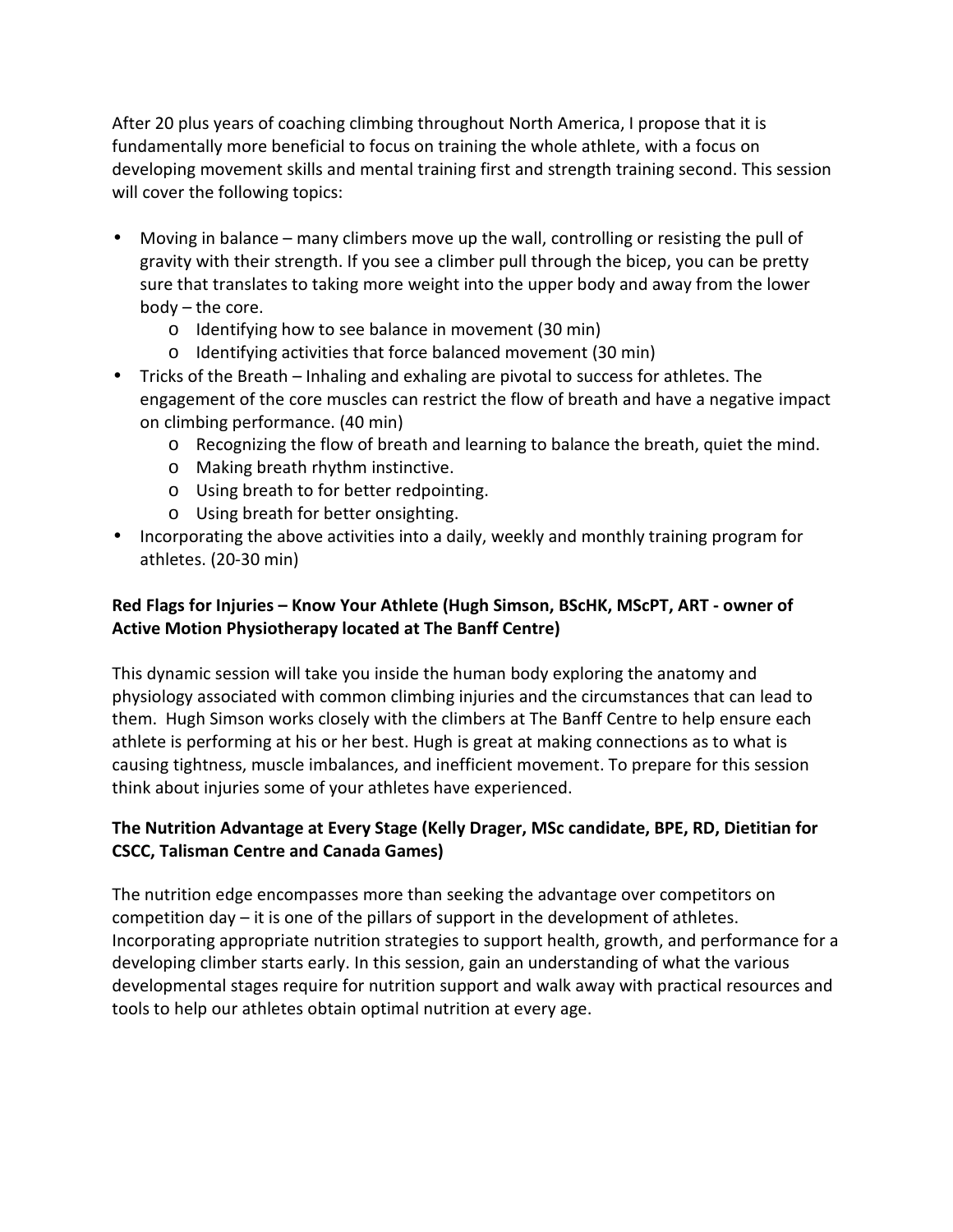### **Sleep, Recovery, and Human Performance in Elite Athletes (Dr. Charles Samuels, Centre for Sleep & Human Performance)**

This session will provide participants with a clear understanding of the importance of sleep for athletes. Sleep is a heightened anabolic state, accentuating the growth and rejuvenation of the immune, nervous, skeletal and muscular systems. Join Dr. Samuels for a review of current research and clinical practice.

### **Flow (Peter Gilliver, MScKin, University of Derby)**

This is a theory dealing with a state of mind needed to reach a flow state or peak performance within a climber. This would be an overview of Flow and the issues with gaining flow from a climber's perspective. This also links into anxiety control and motor movement.

#### **Is It Not Just a Piece of Rock? (Peter Gilliver, MScKin, University of Derby)**

An overview on the basic functions of novice climbers in relation to expert climbers will be discussed. This would include an expert's ability to solve problems and differences in information processing systems. We will also delve into the use of chunking information for speeding up processing and decision making.

#### **Visualization and Movement Imagery (Peter Gilliver, MScKin, University of Derby)**

What is it and how does it work? What can you expect from a novice imaging compared to an expert. This will be linked into movement production and kinaesthetic imagery.

#### **PHYSICAL ACTIVITY SESSIONS**

These sessions will be activity-based – the participant will be able to select which they would like to attend. The goal is to provide some insight on cross-training exercises that may be incorporate into your team or personal climbing training. Each activity will be offered twice at different time slots if possible. Proper exercise wear is recommended.

**Yoga Flight School TRX Training Boxing/MMA Weight Training for Climbers Pilates Foam Rollers Medicine Ball Workouts Core training Spin Swimming Balance Training**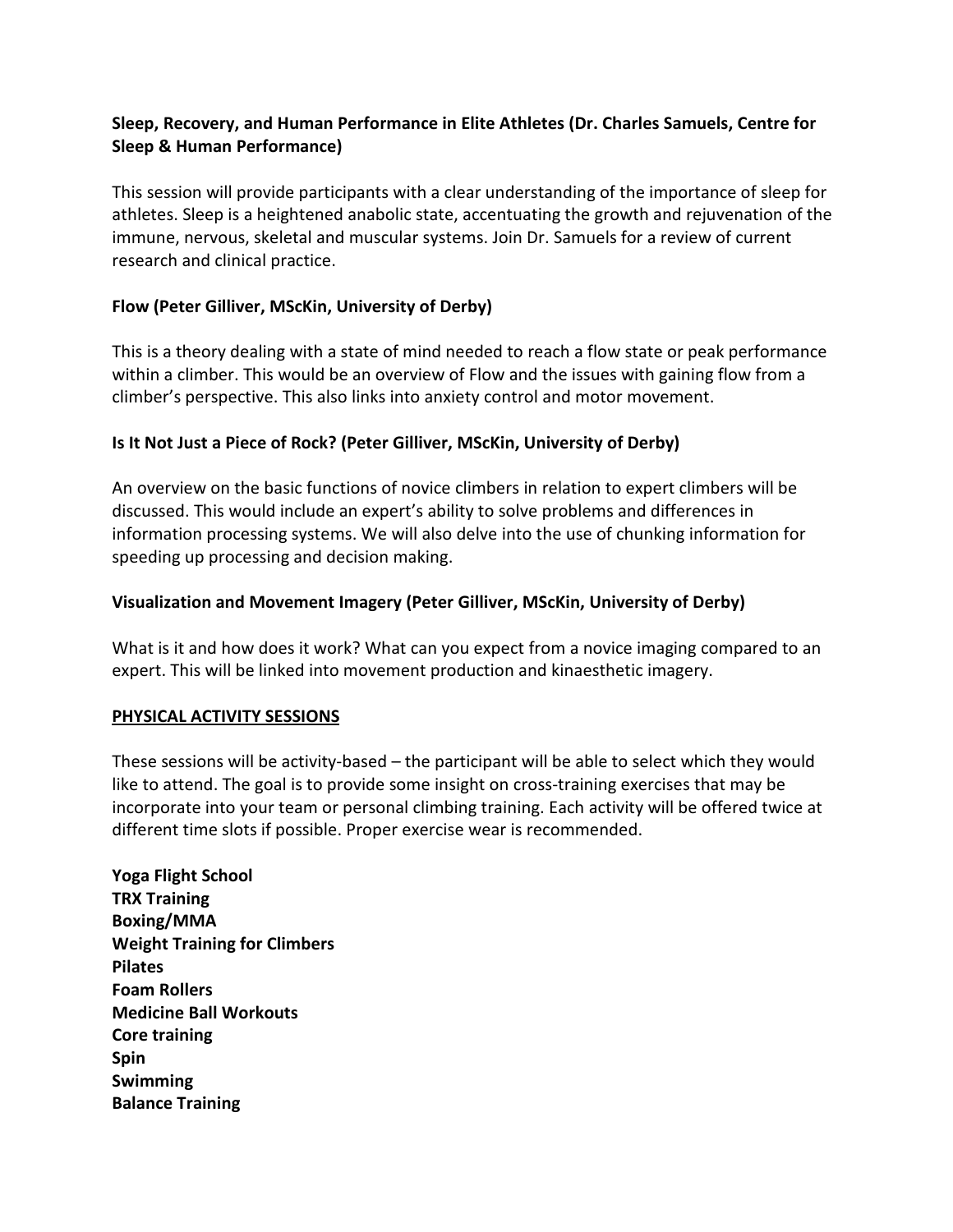### **ROUTE SETTING COURSE (OCTOBER 5 & 6)**

This two-day course (separate from the conference) will be hosted by Andrew Wilson, director of Competition Climbing Canada, and Head Coach of Canada's Youth National Climbing Team for 14 years. He will be joined by Seth Mason of Teknik Handholds Inc. who was one of a handful of Canadian route setters who just completed their international certification at the recent Canmore Boulder World Cup.

The first day will focus on setting for boulder versus rope competitions for both youth and adult competitors. The second day will focus on how to set up specific training drills for youth competitors.

All participants will be involved in setting problems and routes so be prepared to be active.

#### **CLIMBING SEMINARS (not included in conference)**

Beth Rodden, professional climber and former US National Team member will be hosting two clinics on Monday, October 10. The first is a women's only seminar for beginner to intermediate climbers running from 8am – 12pm. The second is an invitational session for female competitive youth climbers and runs from 1pm – 5pm.

Heather Reynolds, author of Climbing Your Best, will host a seminar on Saturday, October 8 from 9am – 12pm. Heather is widely regarded as the most technically proficient climbing coaches around and will focus on movement analysis. She has worked extensively with climbers all over North America, including Beth Rodden and Tommy Caldwell.